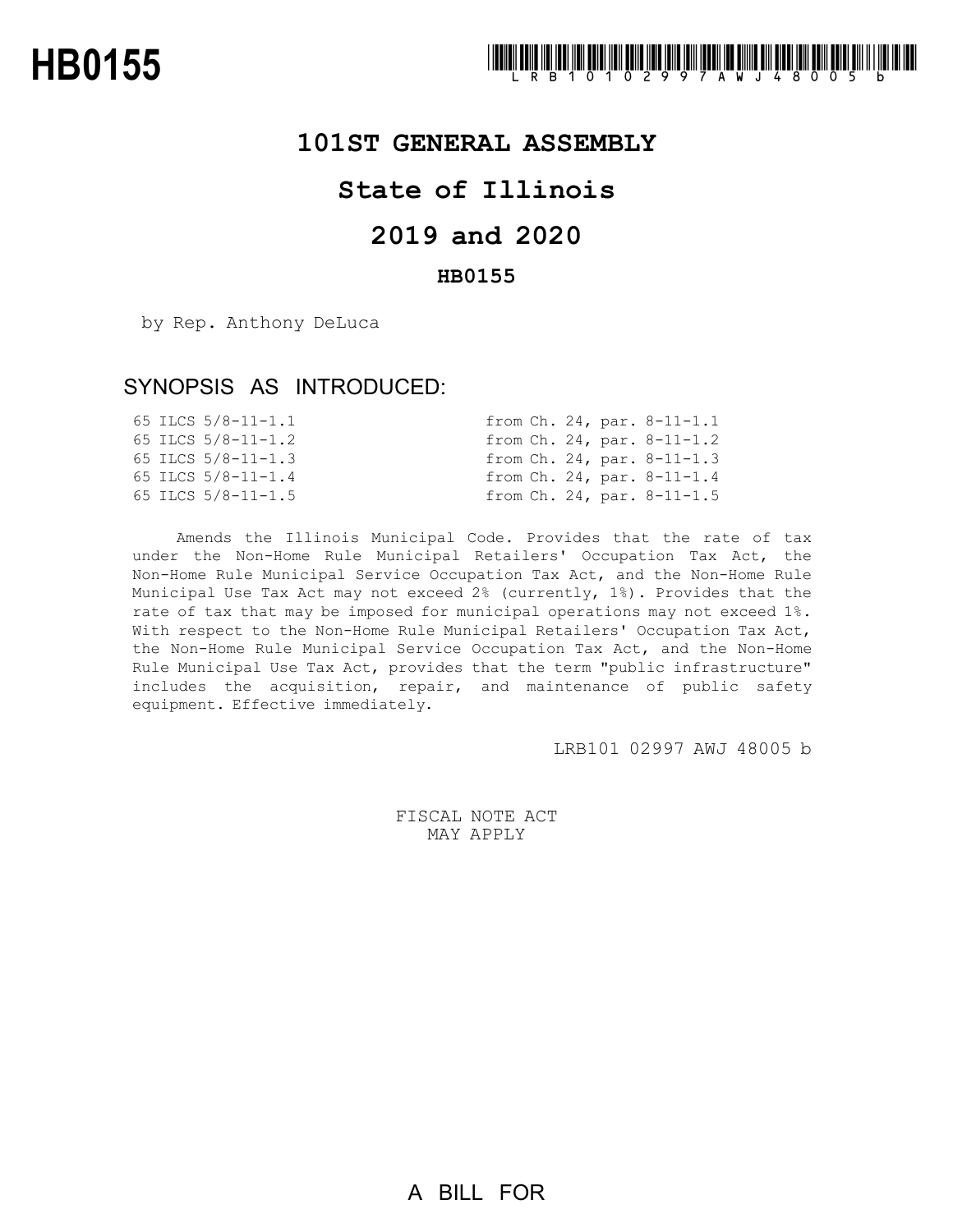1

AN ACT concerning revenue.

#### **Be it enacted by the People of the State of Illinois, represented in the General Assembly:** 2 3

Section 5. The Illinois Municipal Code is amended by changing Sections  $8-11-1.1$ ,  $8-11-1.2$ ,  $8-11-1.3$ ,  $8-11-1.4$ , and 8-11-1.5 as follows: 4 5 6

(65 ILCS 5/8-11-1.1) (from Ch. 24, par. 8-11-1.1) 7

Sec. 8-11-1.1. Non-home rule municipalities; imposition of taxes. 8 9

(a) The corporate authorities of a non-home rule municipality may, upon approval of the electors of the municipality pursuant to subsection (b) of this Section, impose by ordinance or resolution the tax authorized in Sections 8-11-1.3, 8-11-1.4 and 8-11-1.5 of this Act. 10 11 12 13 14

(b) The corporate authorities of the municipality may by ordinance or resolution call for the submission to the electors of the municipality the question of whether the municipality shall impose such tax or increase the rate of such tax. Such question shall be certified by the municipal clerk to the election authority in accordance with Section 28-5 of the Election Code and shall be in a form in accordance with Section 16-7 of the Election Code. 15 16 17 18 19 20 21 22

23

Notwithstanding any provision of law to the contrary, if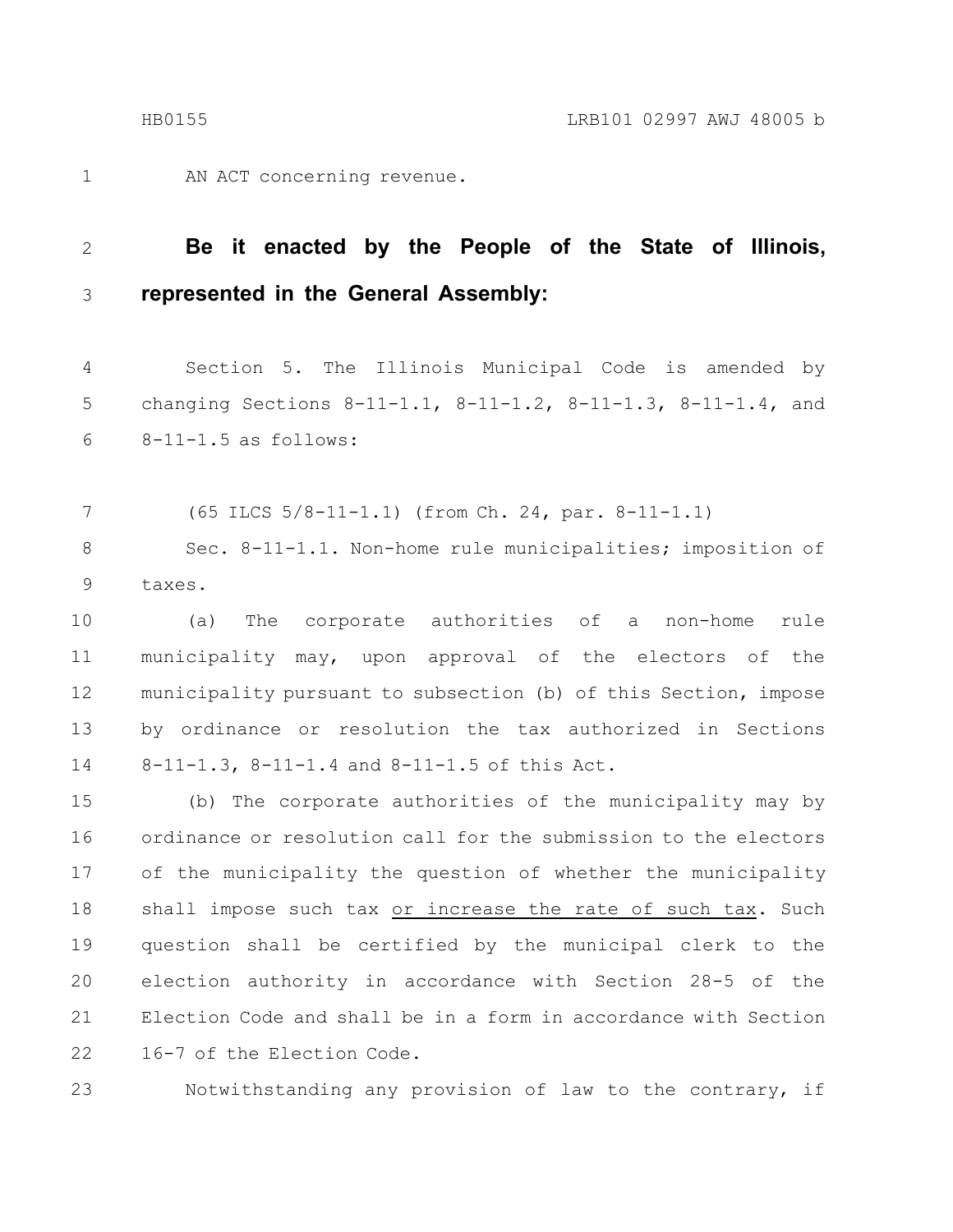the proceeds of the tax may be used for municipal operations pursuant to Section 8-11-1.3, 8-11-1.4, or 8-11-1.5, then the election authority must submit the question in substantially the following form: 1 2 3 4

Shall the corporate authorities of the municipality be authorized to levy a tax at a rate of (rate)% for expenditures on municipal operations, expenditures on public infrastructure, or property tax relief? 5 6 7 8

If a majority of the electors in the municipality voting upon the question vote in the affirmative, such tax shall be imposed. 9 10 11

Until January 1, 1992, an ordinance or resolution imposing the tax of not more than 1% hereunder or discontinuing the same shall be adopted and a certified copy thereof, together with a certification that the ordinance or resolution received referendum approval in the case of the imposition of such tax, filed with the Department of Revenue, on or before the first day of June, whereupon the Department shall proceed to administer and enforce the additional tax or to discontinue the tax, as the case may be, as of the first day of September next following such adoption and filing. 12 13 14 15 16 17 18 19 20 21

Beginning January 1, 1992 and through December 31, 1992, an ordinance or resolution imposing or discontinuing the tax hereunder shall be adopted and a certified copy thereof filed with the Department on or before the first day of July, whereupon the Department shall proceed to administer and 22 23 24 25 26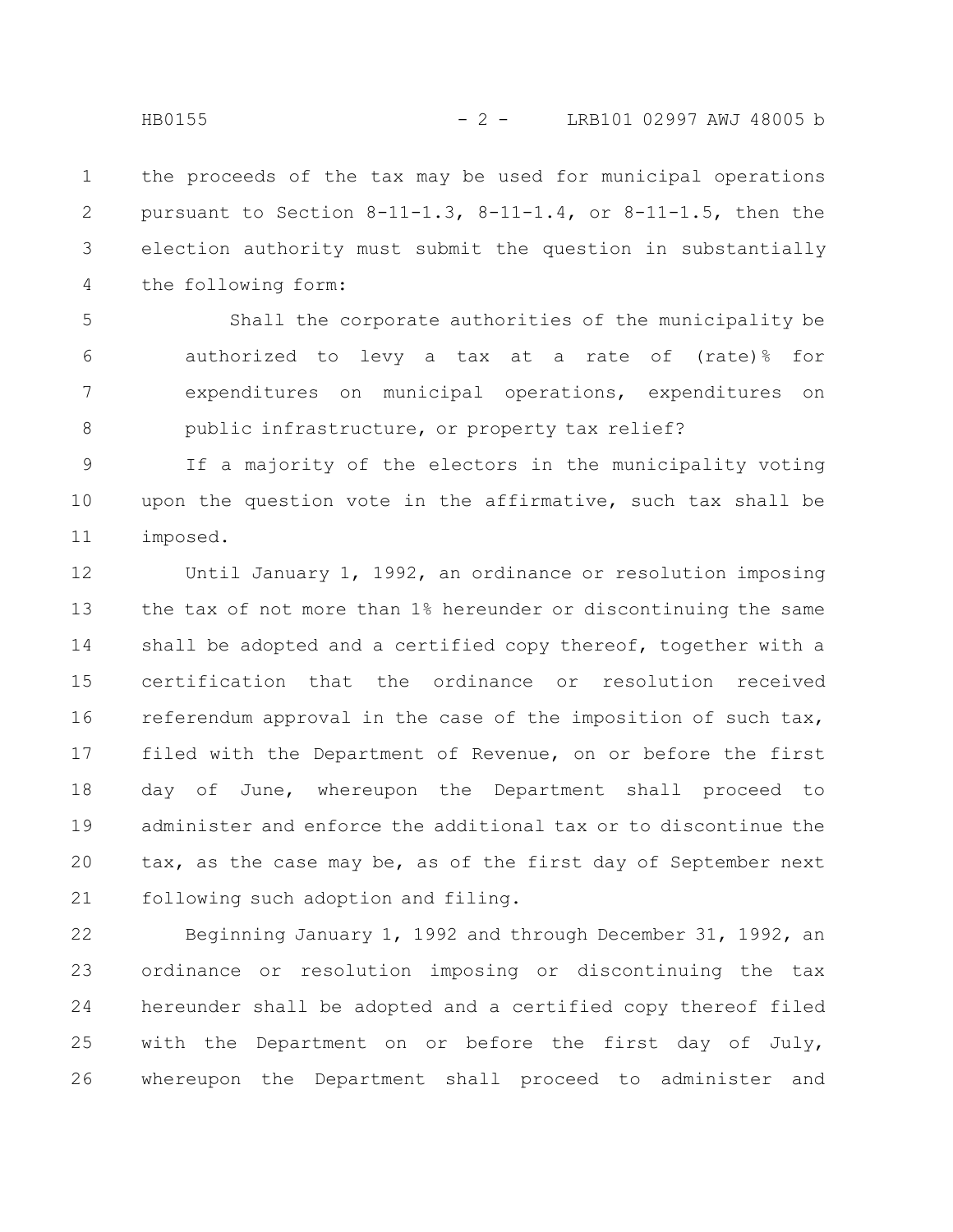enforce this Section as of the first day of October next following such adoption and filing. 1 2

Beginning January 1, 1993, and through September 30, 2002, an ordinance or resolution imposing or discontinuing the tax hereunder shall be adopted and a certified copy thereof filed with the Department on or before the first day of October, whereupon the Department shall proceed to administer and enforce this Section as of the first day of January next following such adoption and filing. 3 4 5 6 7 8 9

Beginning October 1, 2002, and through December 31, 2013, an ordinance or resolution imposing or discontinuing the tax under this Section or effecting a change in the rate of tax must either (i) be adopted and a certified copy of the ordinance or resolution filed with the Department on or before the first day of April, whereupon the Department shall proceed to administer and enforce this Section as of the first day of July next following the adoption and filing; or (ii) be adopted and a certified copy of the ordinance or resolution filed with the Department on or before the first day of October, whereupon the Department shall proceed to administer and enforce this Section as of the first day of January next following the adoption and filing. 10 11 12 13 14 15 16 17 18 19 20 21 22

Beginning January 1, 2014, if an ordinance or resolution imposing the tax under this Section, discontinuing the tax under this Section, or effecting a change in the rate of tax under this Section is adopted, a certified copy thereof, 23 24 25 26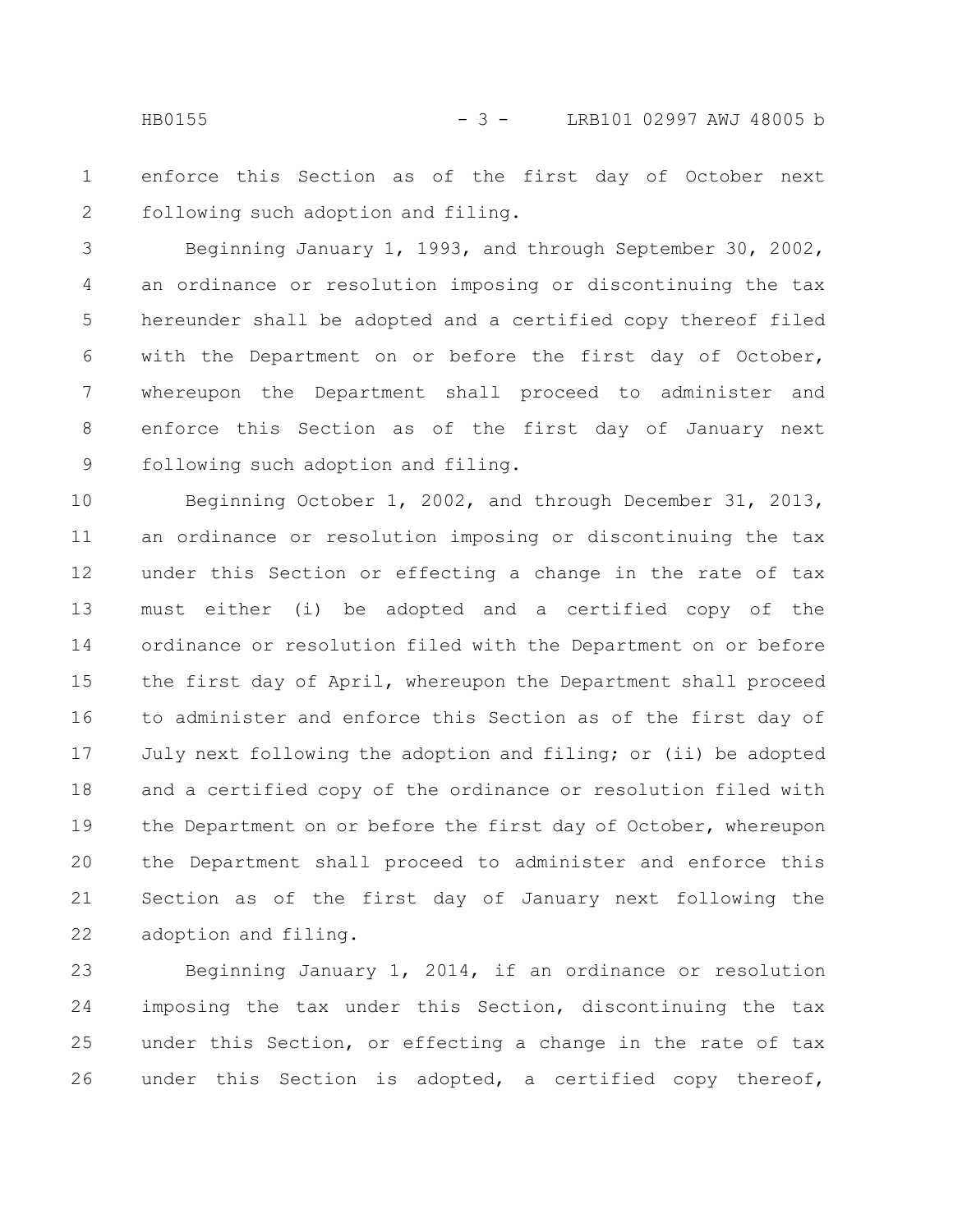together with a certification that the ordinance or resolution received referendum approval in the case of the imposition of or increase in the rate of such tax, shall be filed with the Department of Revenue, either (i) on or before the first day of May, whereupon the Department shall proceed to administer and enforce this Section as of the first day of July next following the adoption and filing; or (ii) on or before the first day of October, whereupon the Department shall proceed to administer and enforce this Section as of the first day of January next following the adoption and filing. 1 2 3 4 5 6 7 8 9 10

Notwithstanding any provision in this Section to the contrary, if, in a non-home rule municipality with more than 150,000 but fewer than 200,000 inhabitants, as determined by the last preceding federal decennial census, an ordinance or resolution under this Section imposes or discontinues a tax or changes the tax rate as of July 1, 2007, then that ordinance or resolution, together with a certification that the ordinance or resolution received referendum approval in the case of the imposition of the tax, must be adopted and a certified copy of that ordinance or resolution must be filed with the Department on or before May 15, 2007, whereupon the Department shall proceed to administer and enforce this Section as of July 1, 2007. 11 12 13 14 15 16 17 18 19 20 21 22 23

Notwithstanding any provision in this Section to the contrary, if, in a non-home rule municipality with more than 6,500 but fewer than 7,000 inhabitants, as determined by the 24 25 26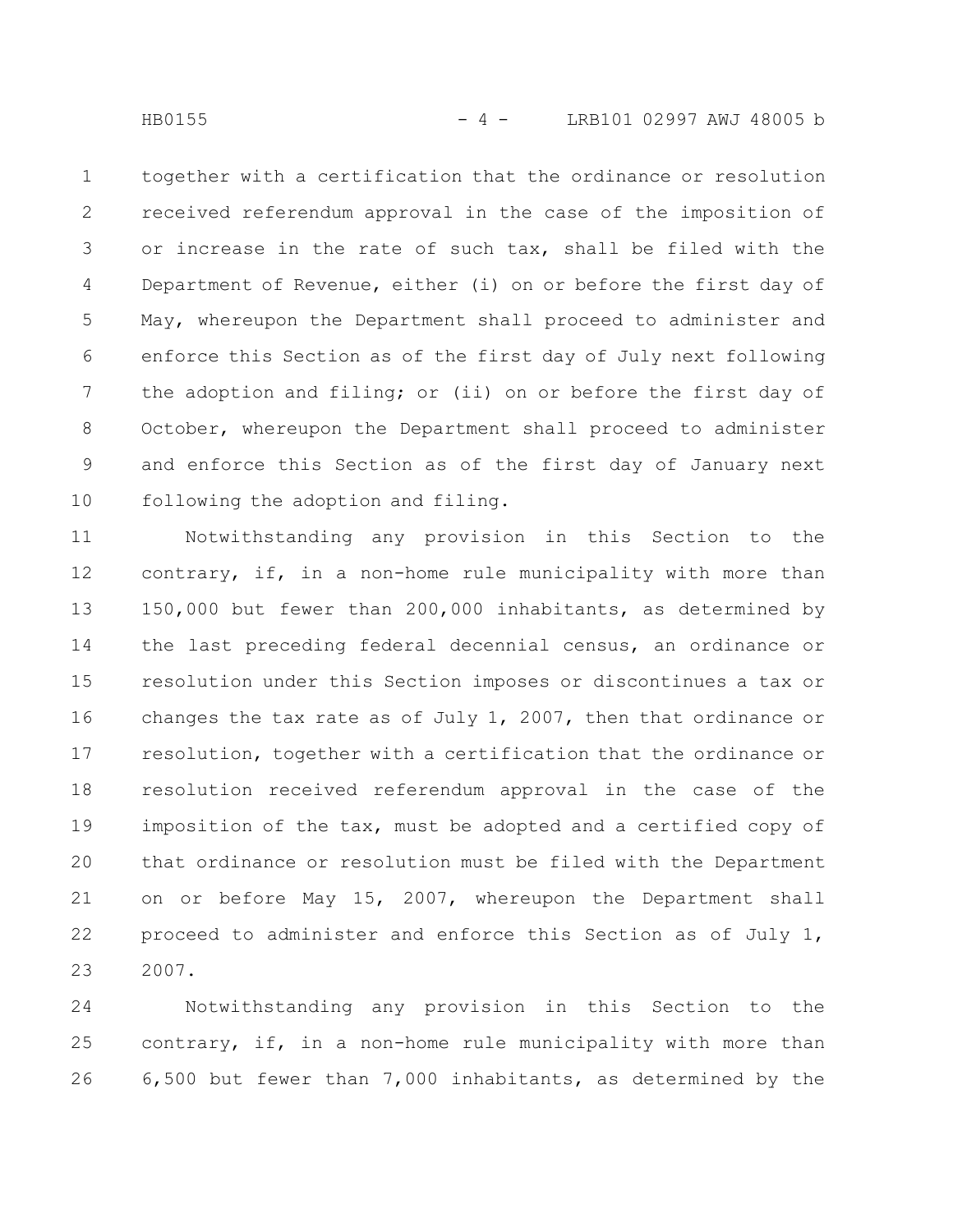HB0155 - 5 - LRB101 02997 AWJ 48005 b

last preceding federal decennial census, an ordinance or resolution under this Section imposes or discontinues a tax or changes the tax rate on or before May 20, 2009, then that ordinance or resolution, together with a certification that the ordinance or resolution received referendum approval in the case of the imposition of the tax, must be adopted and a certified copy of that ordinance or resolution must be filed with the Department on or before May 20, 2009, whereupon the Department shall proceed to administer and enforce this Section as of July 1, 2009. 1 2 3 4 5 6 7 8 9 10

A non-home rule municipality may file a certified copy of an ordinance or resolution, with a certification that the ordinance or resolution received referendum approval in the case of the imposition of the tax, with the Department of Revenue, as required under this Section, only after October 2, 2000. 11 12 13 14 15 16

The tax authorized by this Section may not be more than 2%  $1\%$  and may be imposed only in  $1/4\%$  increments. It is the intent of the General Assembly that the rate of tax that may be imposed for municipal operations may not exceed 1%; therefore, notwithstanding any other provision of law, if the tax under this Section is imposed at a rate of more than 1%, then, beginning with the first disbursement to occur on or after the effective date of the increase, the total amount that may be used for municipal operations may not exceed the total amount of the proceeds disbursed to the municipality under Sections 17 18 19 20 21 22 23 24 25 26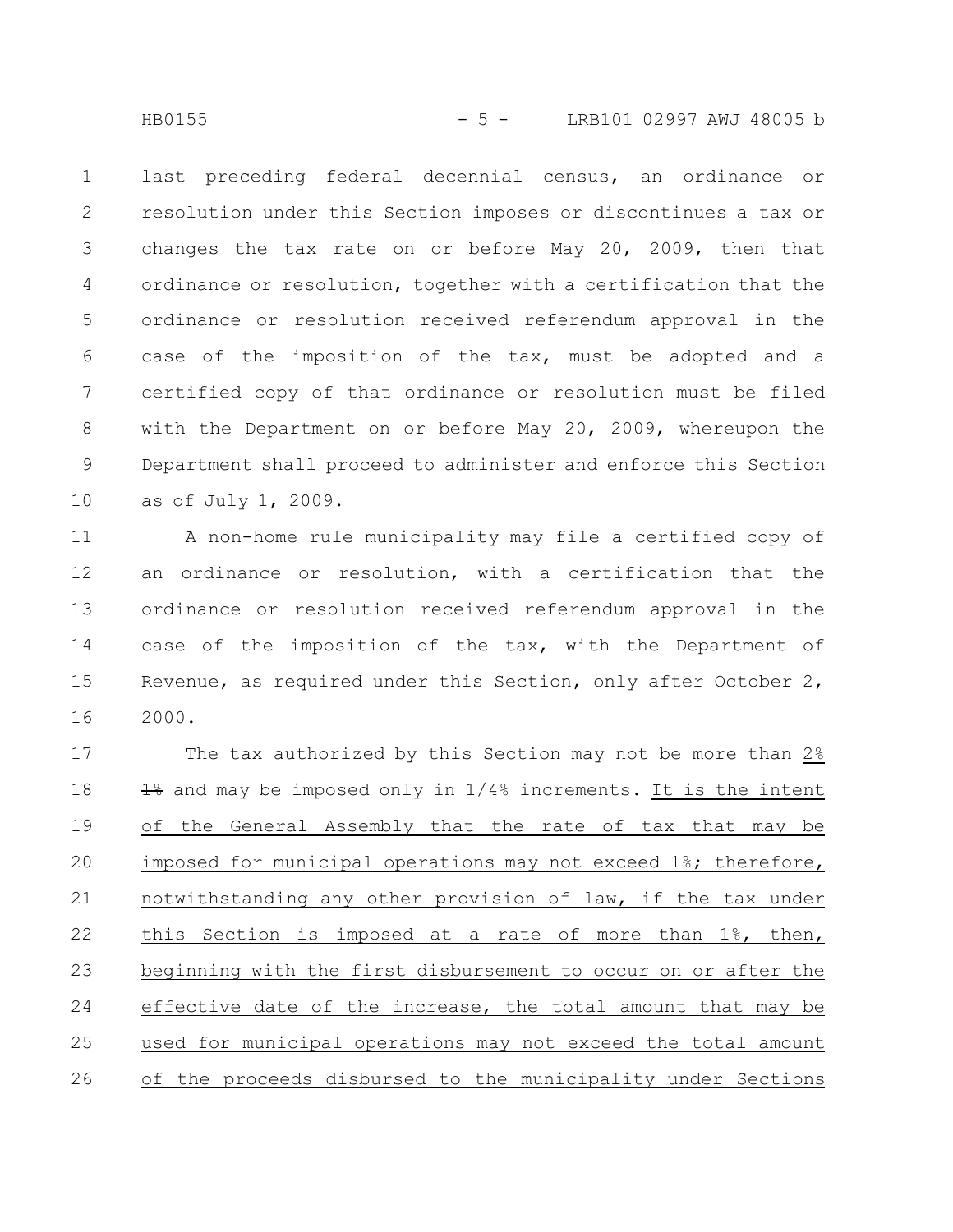8-11-1.3, 8-11-1.4, and 8-11-1.5, multiplied by a fraction having a numerator of 1 and a denominator of the rate of tax. (Source: P.A. 98-584, eff. 8-27-13.) 1 2 3

(65 ILCS 5/8-11-1.2) (from Ch. 24, par. 8-11-1.2) 4

Sec. 8-11-1.2. Definition. As used in Sections 8-11-1.3, 8-11-1.4 and 8-11-1.5 of this Act: 5 6

(a) "Public infrastructure" means municipal roads and streets, access roads, bridges, and sidewalks; waste disposal systems; the acquisition, repair, and maintenance of public safety equipment; and water and sewer line extensions, water distribution and purification facilities, storm water drainage and retention facilities, and sewage treatment facilities. For purposes of referenda authorizing the imposition of taxes by the City of DuQuoin under Sections 8-11-1.3, 8-11-1.4, and 8-11-1.5 of this Act that are approved in November, 2002, or for purposes of referenda authorizing the imposition of taxes by the Village of Forsyth under Sections 8-11-1.3, 8-11-1.4, and 8-11-1.5 of this Act that are approved after the effective date of this amendatory Act of the 94th General Assembly, "public infrastructure" shall also include public schools. 7 8 9 10 11 12 13 14 15 16 17 18 19 20

(a-5) For the purposes of this Section, "public safety equipment" means firefighting, police, rescue, transportation, or communications equipment used by police departments, fire departments, or other first responders, including, but not limited to, police vehicles, fire trucks, surveillance 21 22 23 24 25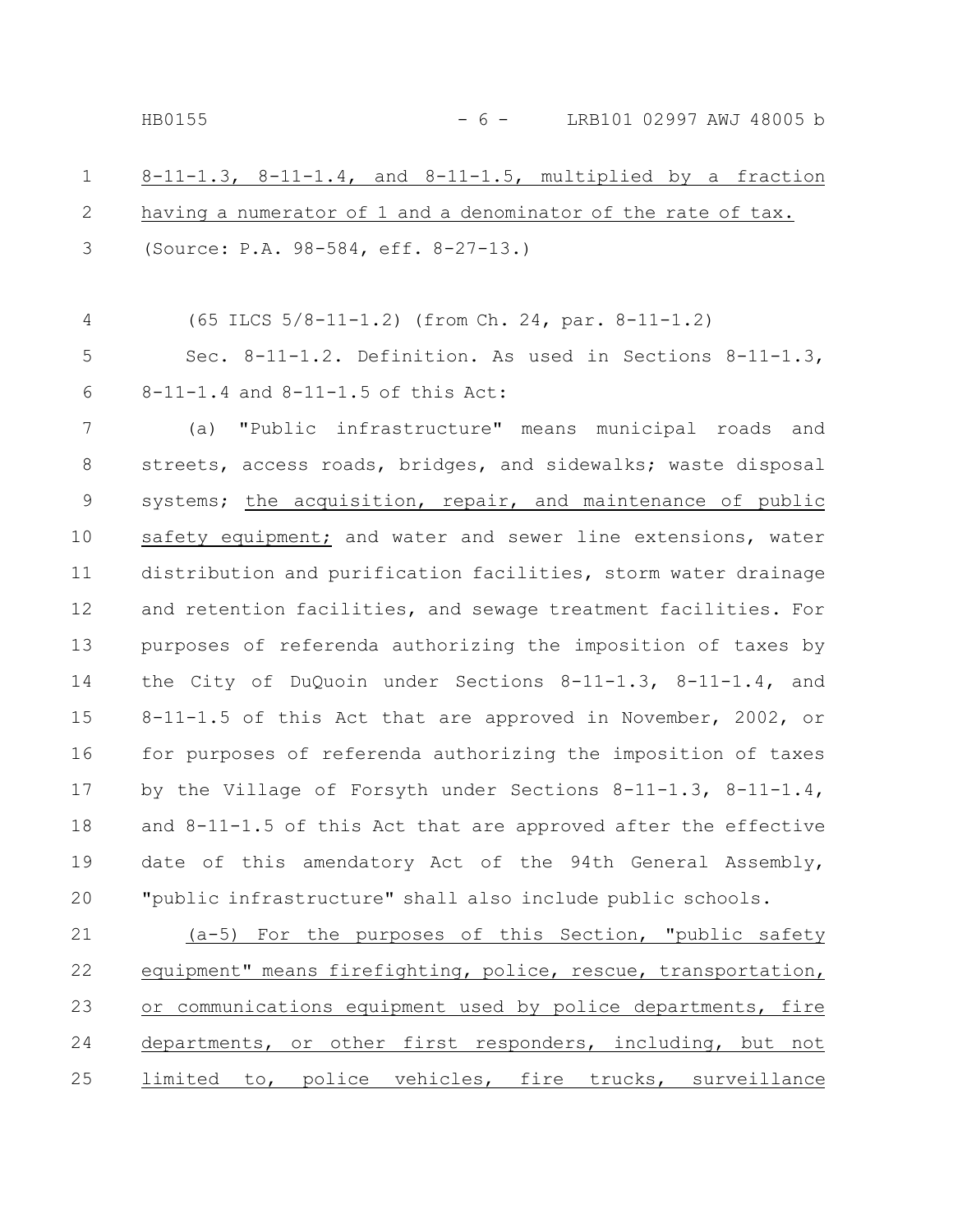HB0155 - 7 - LRB101 02997 AWJ 48005 b

equipment, and body cameras. 1

(b) "Property tax relief" means the action of a municipality to reduce the levy for real estate taxes or avoid an increase in the levy for real estate taxes that would otherwise have been required. Property tax relief or the avoidance of property tax must uniformly apply to all classes of property. 2 3 4 5 6 7

(Source: P.A. 94-1078, eff. 1-9-07; 95-331, eff. 8-21-07.) 8

(65 ILCS 5/8-11-1.3) (from Ch. 24, par. 8-11-1.3) 9

Sec. 8-11-1.3. Non-Home Rule Municipal Retailers' Occupation Tax Act. The corporate authorities of a non-home rule municipality may impose a tax upon all persons engaged in the business of selling tangible personal property, other than on an item of tangible personal property which is titled and registered by an agency of this State's Government, at retail in the municipality for expenditure on public infrastructure or for property tax relief or both as defined in Section 8-11-1.2 if approved by referendum as provided in Section 8-11-1.1, of the gross receipts from such sales made in the course of such business. If the tax is approved by referendum on or after July 14, 2010 (the effective date of Public Act 96-1057), the corporate authorities of a non-home rule municipality may, until December 31, 2020, use the proceeds of the tax for expenditure on municipal operations, in addition to or in lieu of any expenditure on public infrastructure or for property tax 10 11 12 13 14 15 16 17 18 19 20 21 22 23 24 25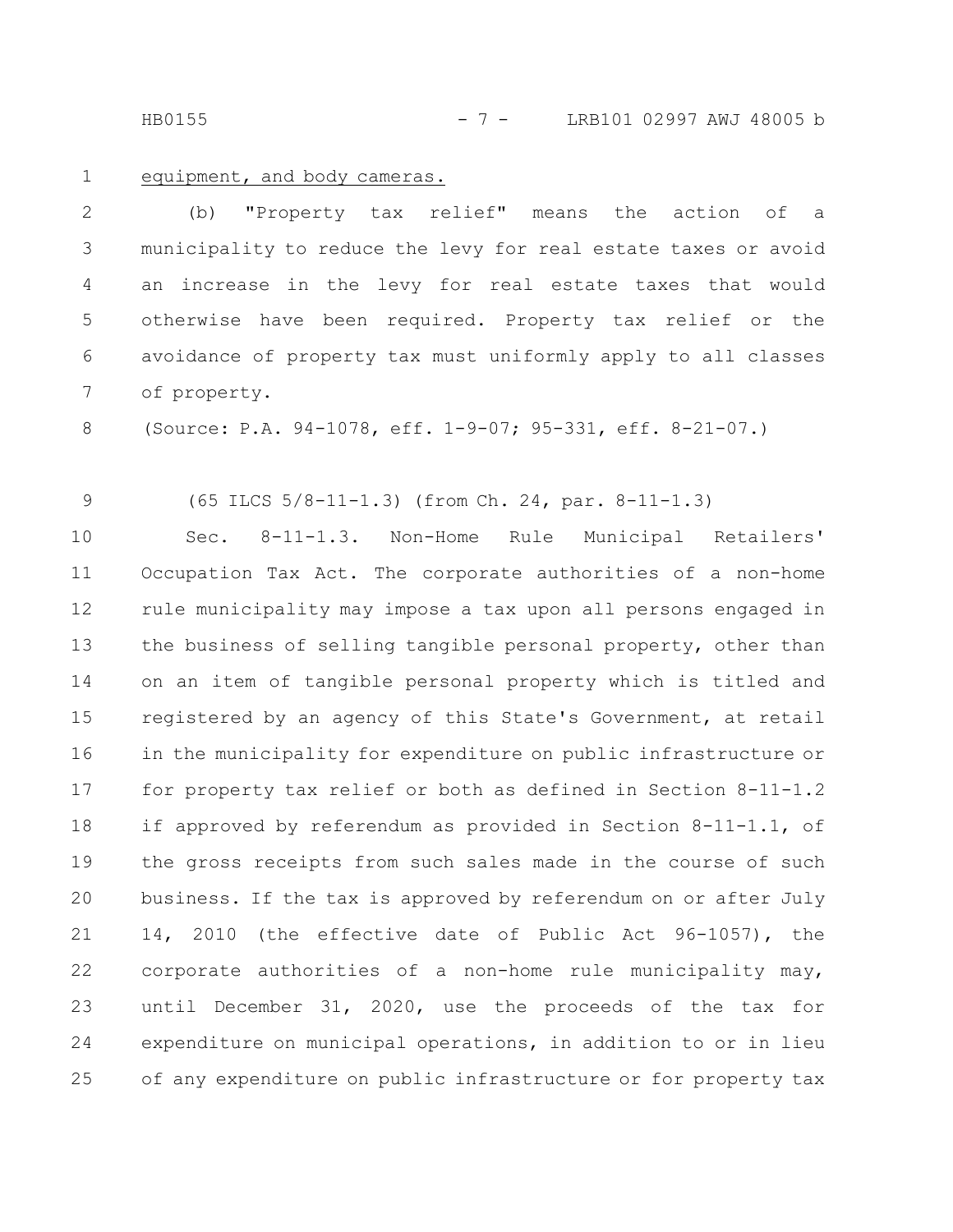relief. The tax imposed may not be more than  $2\frac{2}{3}$   $\frac{12}{3}$  and may be imposed only in 1/4% increments. It is the intent of the General Assembly that the rate of tax that may be imposed for municipal operations may not exceed 1%; therefore, notwithstanding any other provision of law, if the tax under this Section is imposed at a rate of more than 1%, then, beginning with the first disbursement to occur on or after the effective date of the increase, the total amount that may be used for municipal operations may not exceed the total amount of the proceeds disbursed to the municipality under this Section, Section 8-11-1.4, and Section 8-11-1.5, multiplied by a fraction having a numerator of 1 and a denominator of the rate of tax. The tax may not be imposed on the sale of food for human consumption that is to be consumed off the premises where it is sold (other than alcoholic beverages, soft drinks, and food that has been prepared for immediate consumption) and prescription and nonprescription medicines, drugs, medical appliances, and insulin, urine testing materials, syringes, and needles used by diabetics. The tax imposed by a municipality pursuant to this Section and all civil penalties that may be assessed as an incident thereof shall be collected and enforced by the State Department of Revenue. The certificate of registration which is issued by the Department to a retailer under the Retailers' Occupation Tax Act shall permit such retailer to engage in a business which is taxable under any ordinance or resolution enacted pursuant to this 1 2 3 4 5 6 7 8 9 10 11 12 13 14 15 16 17 18 19 20 21 22 23 24 25 26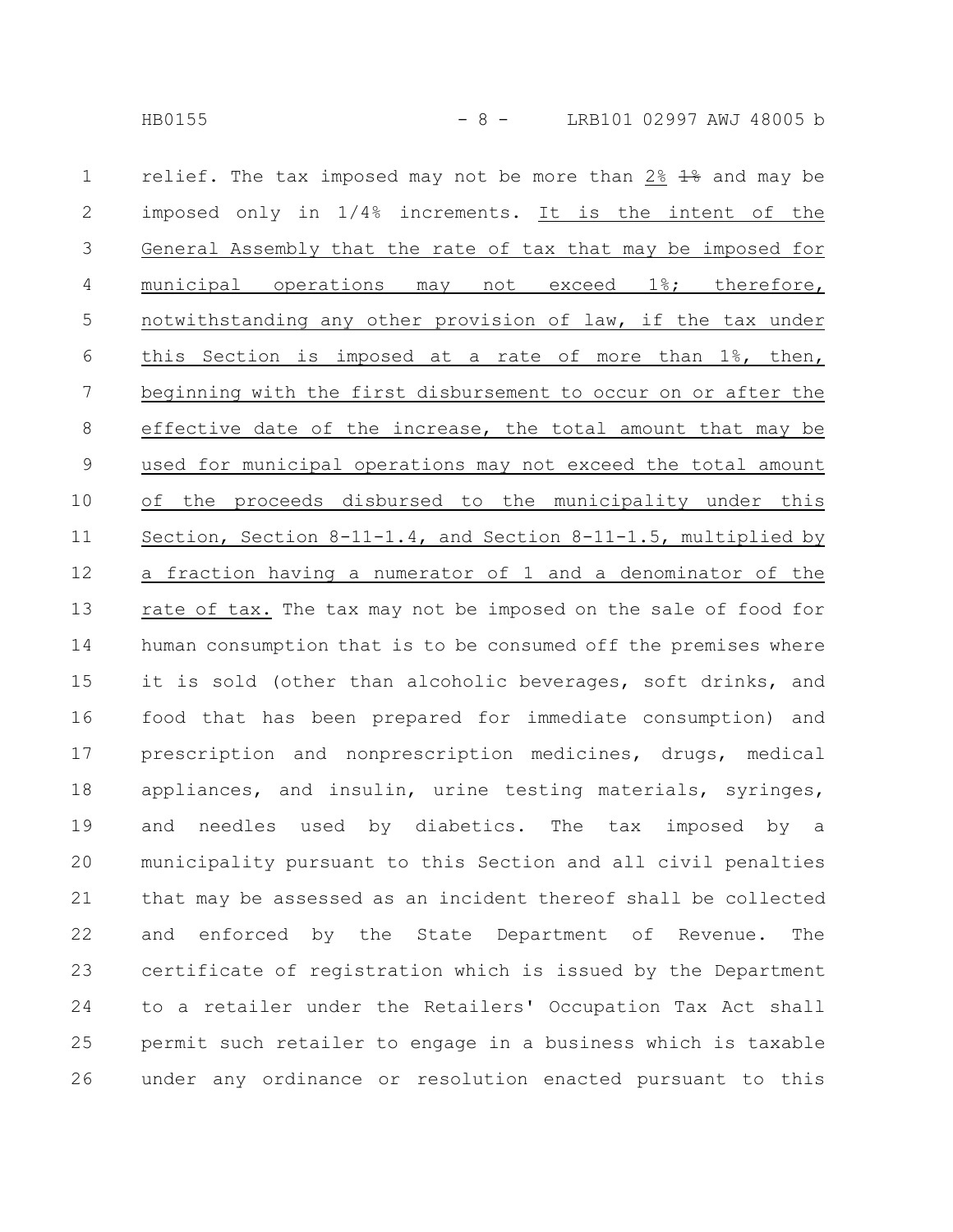Section without registering separately with the Department under such ordinance or resolution or under this Section. The Department shall have full power to administer and enforce this Section; to collect all taxes and penalties due hereunder; to dispose of taxes and penalties so collected in the manner hereinafter provided, and to determine all rights to credit memoranda, arising on account of the erroneous payment of tax or penalty hereunder. In the administration of, and compliance with, this Section, the Department and persons who are subject to this Section shall have the same rights, remedies, privileges, immunities, powers and duties, and be subject to the same conditions, restrictions, limitations, penalties and definitions of terms, and employ the same modes of procedure, as are prescribed in Sections 1, 1a, 1a-1, 1d, 1e, 1f, 1i, 1j, 2 through 2-65 (in respect to all provisions therein other than the State rate of tax), 2c, 3 (except as to the disposition of taxes and penalties collected), 4, 5, 5a, 5b, 5c, 5d, 5e, 5f, 5g, 5h, 5i, 5j, 5k, 5l, 6, 6a, 6b, 6c, 6d, 7, 8, 9, 10, 11, 12 and 13 of the Retailers' Occupation Tax Act and Section 3-7 of the Uniform Penalty and Interest Act as fully as if those provisions were set forth herein. 1 2 3 4 5 6 7 8 9 10 11 12 13 14 15 16 17 18 19 20 21

No municipality may impose a tax under this Section unless the municipality also imposes a tax at the same rate under Section 8-11-1.4 of this Code. 22 23 24

Persons subject to any tax imposed pursuant to the authority granted in this Section may reimburse themselves for 25 26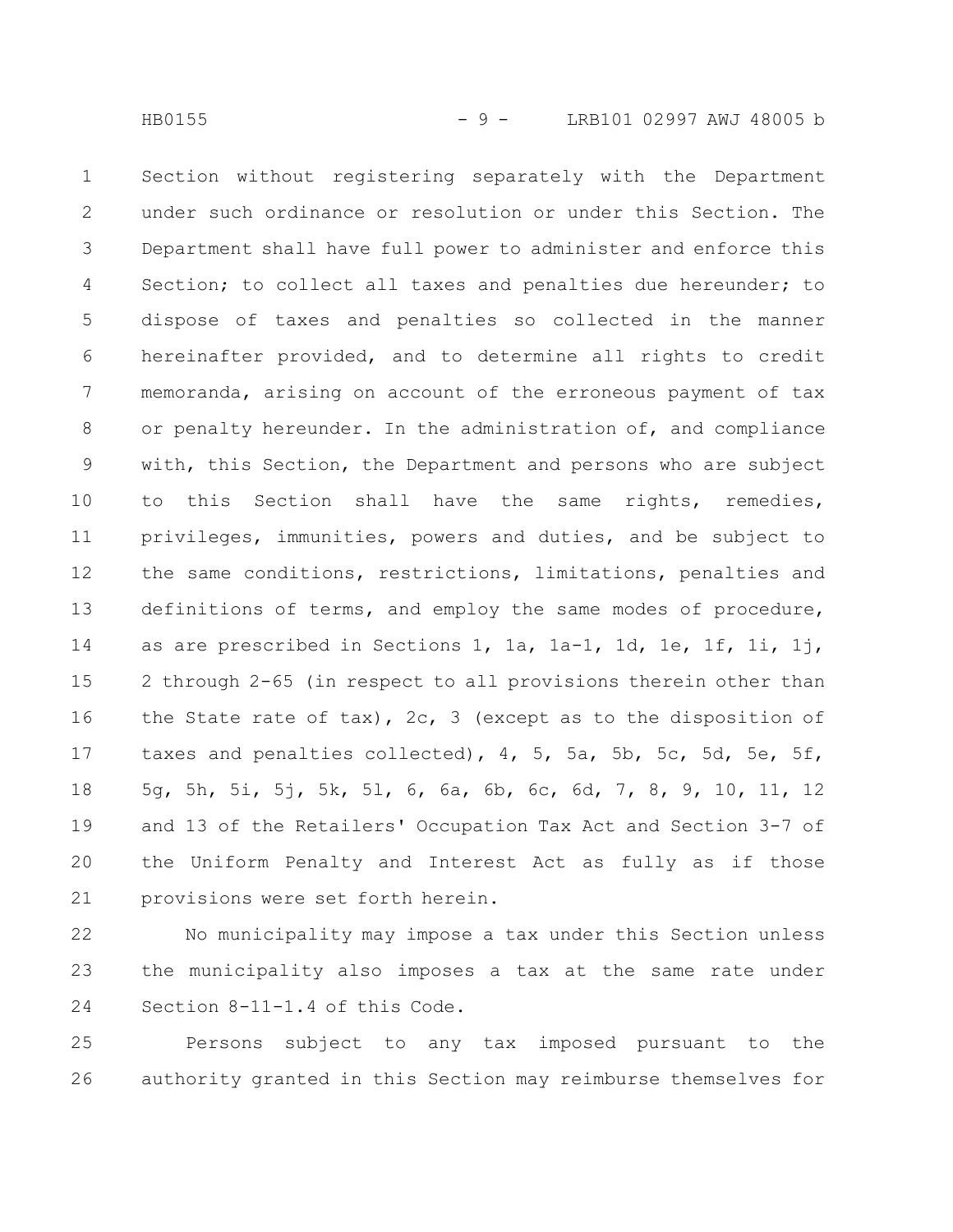their seller's tax liability hereunder by separately stating such tax as an additional charge, which charge may be stated in combination, in a single amount, with State tax which sellers are required to collect under the Use Tax Act, pursuant to such bracket schedules as the Department may prescribe. 1 2 3 4 5

Whenever the Department determines that a refund should be made under this Section to a claimant instead of issuing a credit memorandum, the Department shall notify the State Comptroller, who shall cause the order to be drawn for the amount specified, and to the person named, in such notification from the Department. Such refund shall be paid by the State Treasurer out of the non-home rule municipal retailers' occupation tax fund. 6 7 8 9 10 11 12 13

The Department shall forthwith pay over to the State Treasurer, ex officio, as trustee, all taxes and penalties collected hereunder. 14 15 16

As soon as possible after the first day of each month, beginning January 1, 2011, upon certification of the Department of Revenue, the Comptroller shall order transferred, and the Treasurer shall transfer, to the STAR Bonds Revenue Fund the local sales tax increment, as defined in the Innovation Development and Economy Act, collected under this Section during the second preceding calendar month for sales within a STAR bond district. 17 18 19 20 21 22 23 24

After the monthly transfer to the STAR Bonds Revenue Fund, on or before the 25th day of each calendar month, the 25 26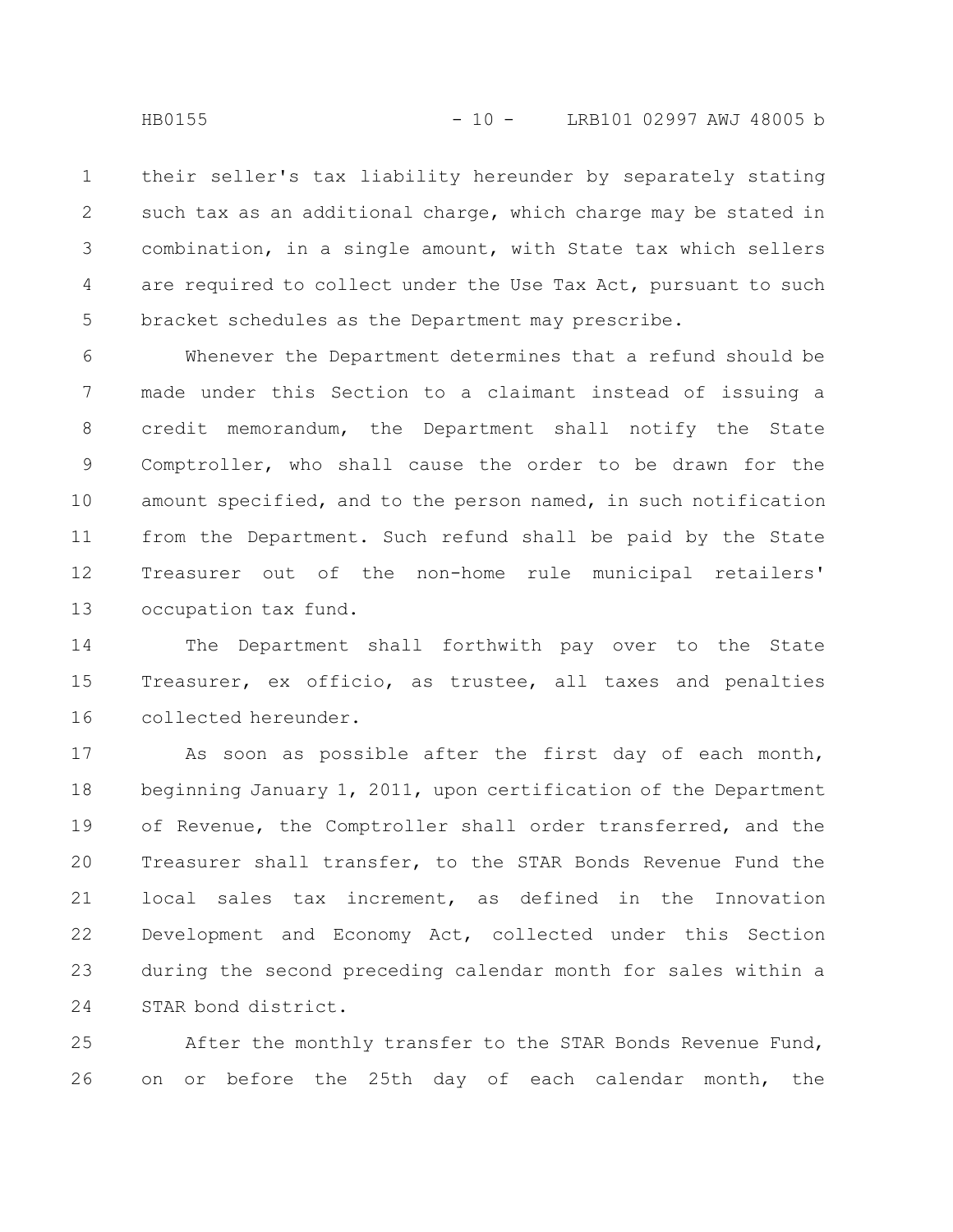Department shall prepare and certify to the Comptroller the disbursement of stated sums of money to named municipalities, the municipalities to be those from which retailers have paid taxes or penalties hereunder to the Department during the second preceding calendar month. The amount to be paid to each municipality shall be the amount (not including credit memoranda) collected hereunder during the second preceding calendar month by the Department plus an amount the Department determines is necessary to offset any amounts which were erroneously paid to a different taxing body, and not including an amount equal to the amount of refunds made during the second preceding calendar month by the Department on behalf of such municipality, and not including any amount which the Department determines is necessary to offset any amounts which were payable to a different taxing body but were erroneously paid to the municipality, and not including any amounts that are transferred to the STAR Bonds Revenue Fund, less 1.5% of the remainder, which the Department shall transfer into the Tax Compliance and Administration Fund. The Department, at the time of each monthly disbursement to the municipalities, shall prepare and certify to the State Comptroller the amount to be transferred into the Tax Compliance and Administration Fund under this Section. Within 10 days after receipt, by the Comptroller, of the disbursement certification to the municipalities and the Tax Compliance and Administration Fund provided for in this Section to be given to the Comptroller by 1 2 3 4 5 6 7 8 9 10 11 12 13 14 15 16 17 18 19 20 21 22 23 24 25 26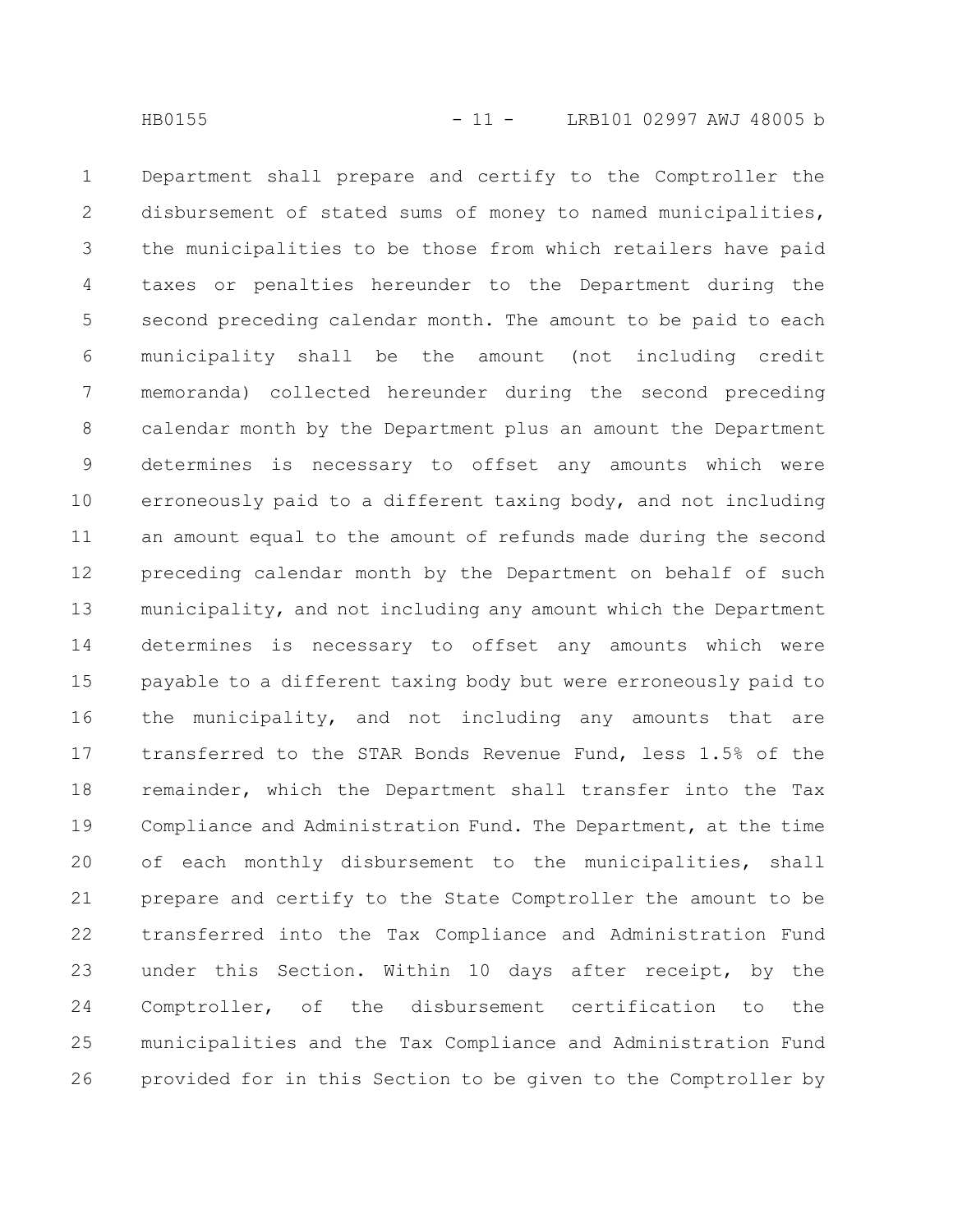the Department, the Comptroller shall cause the orders to be drawn for the respective amounts in accordance with the directions contained in such certification. 1 2 3

For the purpose of determining the local governmental unit whose tax is applicable, a retail sale, by a producer of coal or other mineral mined in Illinois, is a sale at retail at the place where the coal or other mineral mined in Illinois is extracted from the earth. This paragraph does not apply to coal or other mineral when it is delivered or shipped by the seller to the purchaser at a point outside Illinois so that the sale is exempt under the Federal Constitution as a sale in interstate or foreign commerce. 4 5 6 7 8 9 10 11 12

Nothing in this Section shall be construed to authorize a municipality to impose a tax upon the privilege of engaging in any business which under the constitution of the United States may not be made the subject of taxation by this State. 13 14 15 16

When certifying the amount of a monthly disbursement to a municipality under this Section, the Department shall increase or decrease such amount by an amount necessary to offset any misallocation of previous disbursements. The offset amount shall be the amount erroneously disbursed within the previous 6 months from the time a misallocation is discovered. 17 18 19 20 21 22

The Department of Revenue shall implement this amendatory Act of the 91st General Assembly so as to collect the tax on and after January 1, 2002. 23 24 25

As used in this Section, "municipal" and "municipality" 26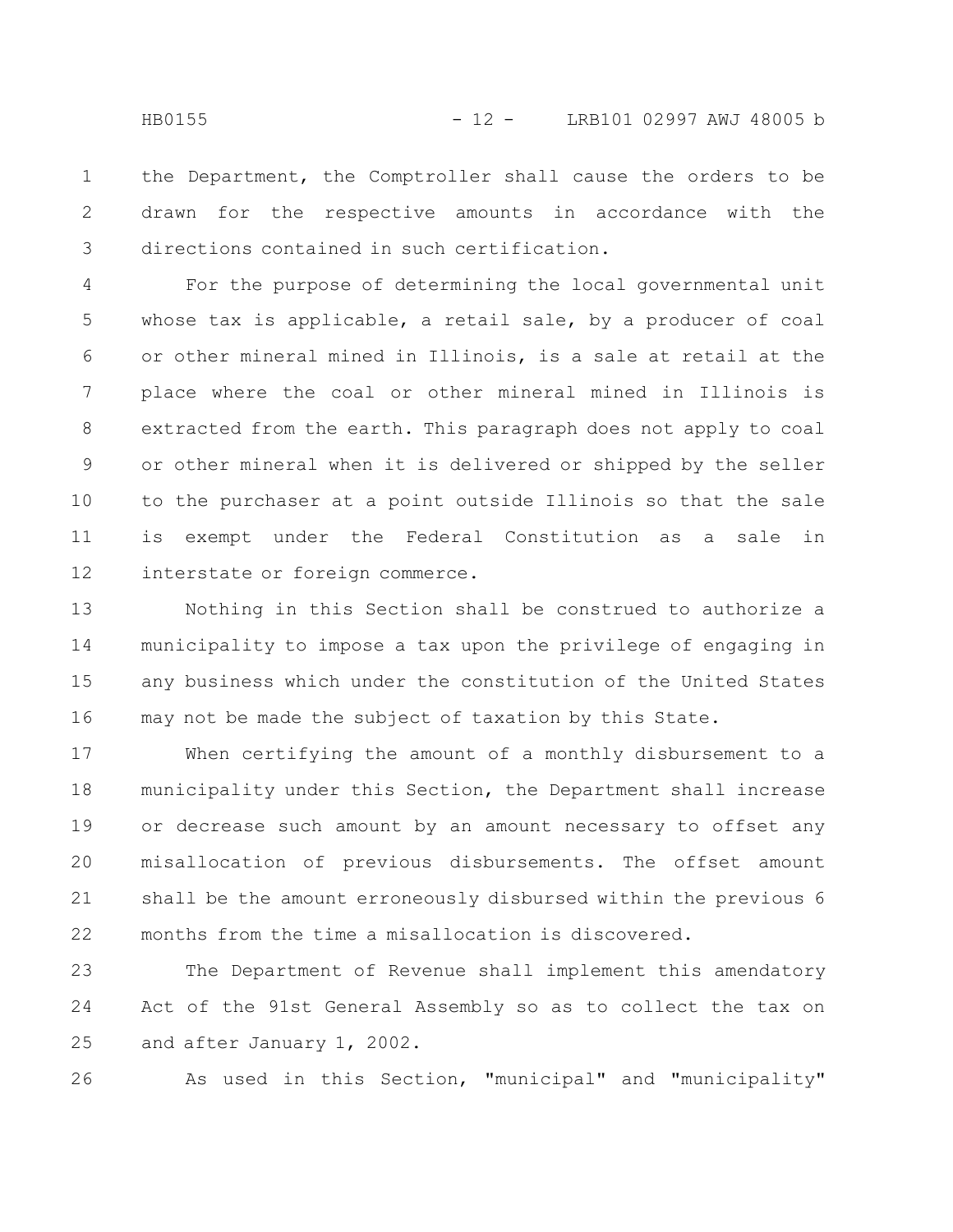means a city, village or incorporated town, including an incorporated town which has superseded a civil township. 1 2

This Section shall be known and may be cited as the "Non-Home Rule Municipal Retailers' Occupation Tax Act". (Source: P.A. 99-217, eff. 7-31-15; 100-23, eff. 7-6-17; 100-587, eff. 6-4-18.) 3 4 5 6

(65 ILCS 5/8-11-1.4) (from Ch. 24, par. 8-11-1.4) 7

Sec. 8-11-1.4. Non-Home Rule Municipal Service Occupation Tax Act. The corporate authorities of a non-home rule municipality may impose a tax upon all persons engaged, in such municipality, in the business of making sales of service for expenditure on public infrastructure or for property tax relief or both as defined in Section 8-11-1.2 if approved by referendum as provided in Section 8-11-1.1, of the selling price of all tangible personal property transferred by such servicemen either in the form of tangible personal property or in the form of real estate as an incident to a sale of service. If the tax is approved by referendum on or after July 14, 2010 (the effective date of Public Act 96-1057), the corporate authorities of a non-home rule municipality may, until December 31, 2020, use the proceeds of the tax for expenditure on municipal operations, in addition to or in lieu of any expenditure on public infrastructure or for property tax relief. The tax imposed may not be more than  $2\frac{2}{3}$   $\frac{12}{3}$  and may be imposed only in 1/4% increments. It is the intent of the 8 9 10 11 12 13 14 15 16 17 18 19 20 21 22 23 24 25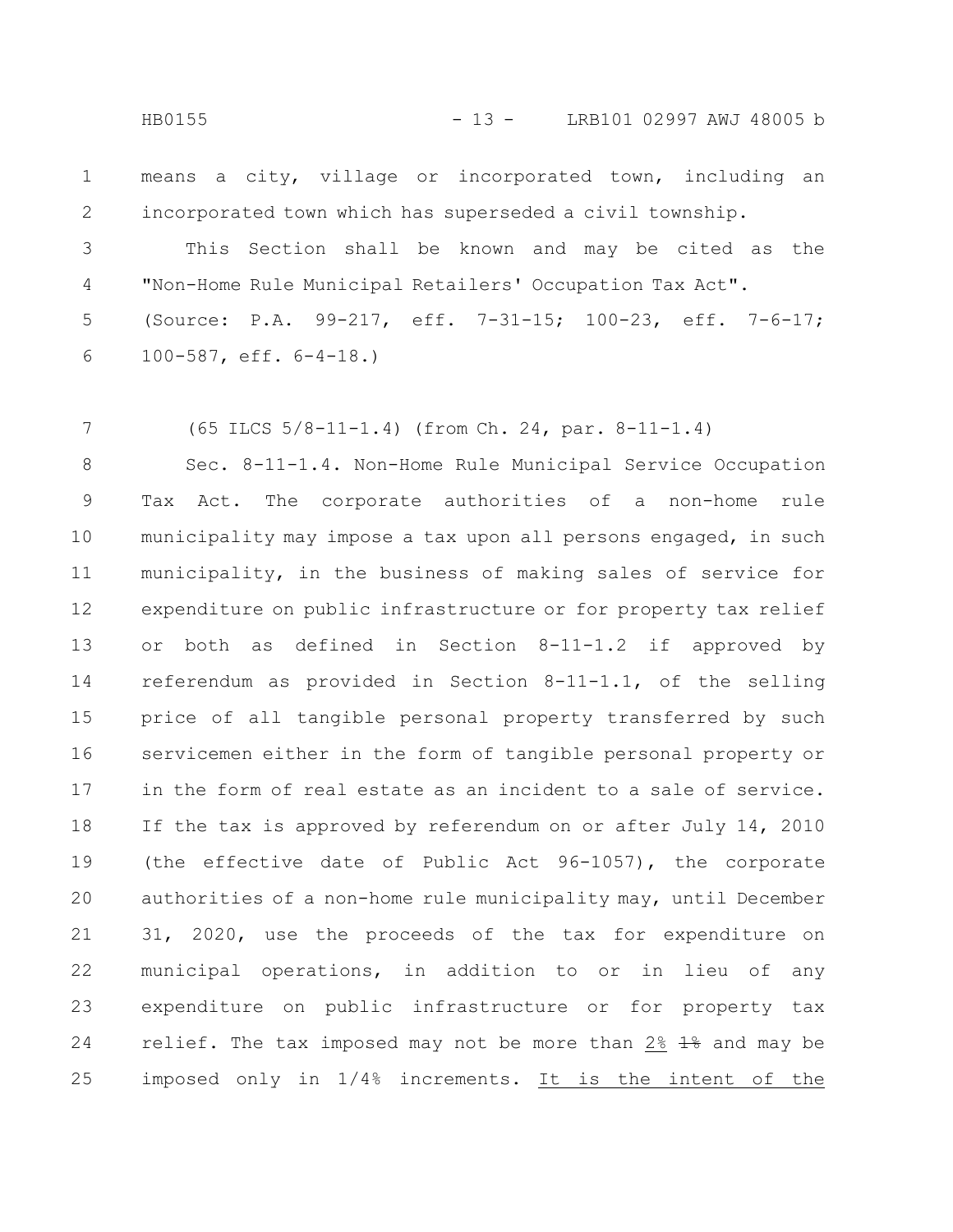| $\mathbf 1$    | General Assembly that the rate of tax that may be imposed for   |
|----------------|-----------------------------------------------------------------|
| $\mathbf{2}$   | municipal operations may not exceed 1%; therefore,              |
| 3              | notwithstanding any other provision of law, if the tax under    |
| 4              | this Section is imposed at a rate of more than 1%, then,        |
| 5              | beginning with the first disbursement to occur on or after the  |
| 6              | effective date of the increase, the total amount that may be    |
| $\overline{7}$ | used for municipal operations may not exceed the total amount   |
| $\,8\,$        | of the proceeds disbursed to the municipality under this        |
| $\mathsf 9$    | Section, Section 8-11-1.3, and Section 8-11-1.5, multiplied by  |
| 10             | a fraction having a numerator of 1 and a denominator of the     |
| 11             | rate of tax. The tax may not be imposed on the sale of food for |
| 12             | human consumption that is to be consumed off the premises where |
| 13             | it is sold (other than alcoholic beverages, soft drinks, and    |
| 14             | food that has been prepared for immediate consumption) and      |
| 15             | prescription and nonprescription medicines, drugs, medical      |
| 16             | appliances, and insulin, urine testing materials, syringes,     |
| 17             | and needles used by diabetics. The tax imposed by a             |
| 18             | municipality pursuant to this Section and all civil penalties   |
| 19             | that may be assessed as an incident thereof shall be collected  |
| 20             | and enforced by the State Department of Revenue. The            |
| 21             | certificate of registration which is issued by the Department   |
| 22             | to a retailer under the Retailers' Occupation Tax Act or under  |
| 23             | the Service Occupation Tax Act shall permit such registrant to  |
| 24             | engage in a business which is taxable under any ordinance or    |
| 25             | resolution enacted pursuant to this Section<br>without          |
| 26             | registering separately with the Department under<br>such        |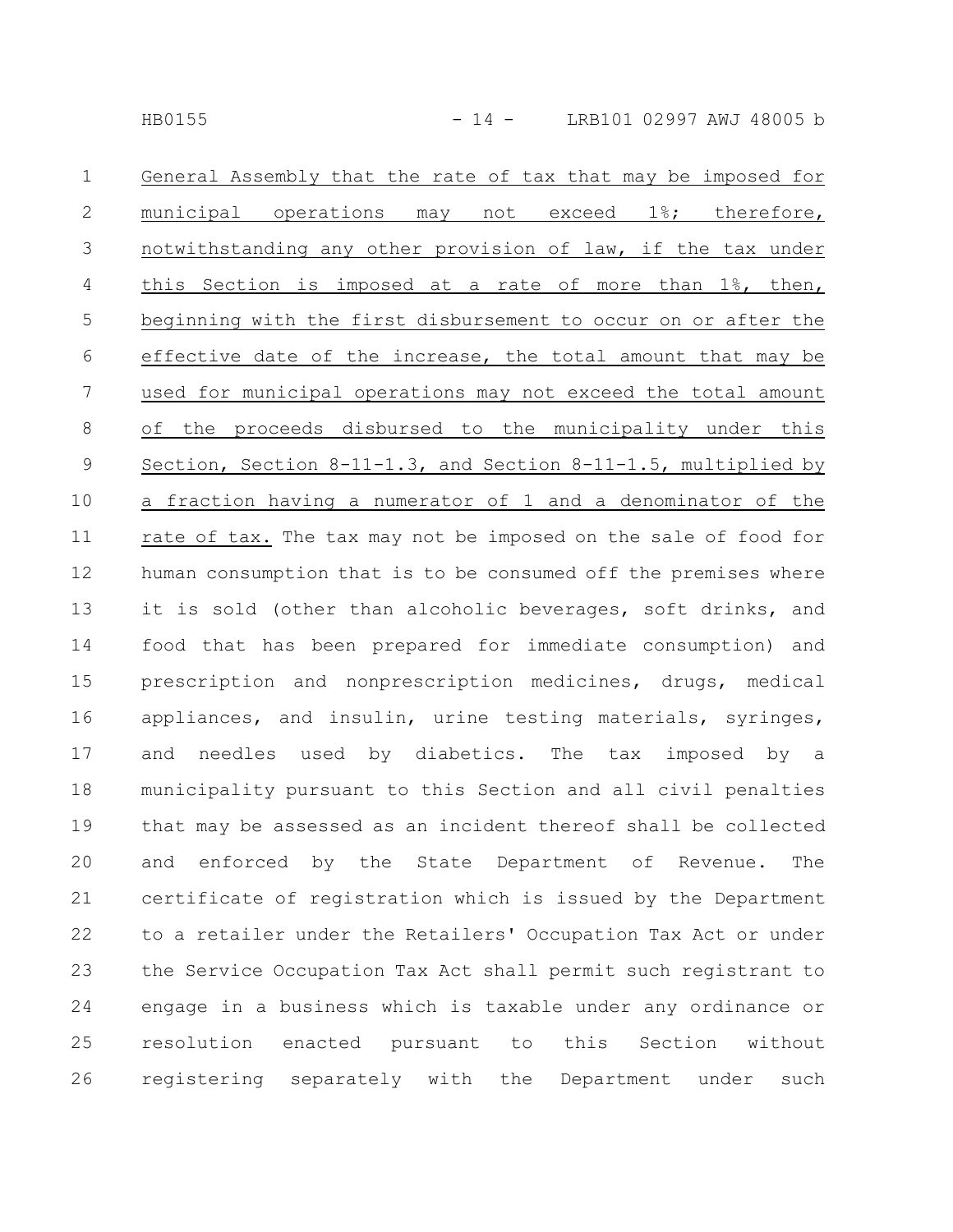ordinance or resolution or under this Section. The Department shall have full power to administer and enforce this Section; to collect all taxes and penalties due hereunder; to dispose of taxes and penalties so collected in the manner hereinafter provided, and to determine all rights to credit memoranda arising on account of the erroneous payment of tax or penalty hereunder. In the administration of, and compliance with, this Section the Department and persons who are subject to this Section shall have the same rights, remedies, privileges, immunities, powers and duties, and be subject to the same conditions, restrictions, limitations, penalties and definitions of terms, and employ the same modes of procedure, as are prescribed in Sections 1a-1, 2, 2a, 3 through 3-50 (in respect to all provisions therein other than the State rate of tax), 4 (except that the reference to the State shall be to the taxing municipality), 5, 7, 8 (except that the jurisdiction to which the tax shall be a debt to the extent indicated in that Section 8 shall be the taxing municipality), 9 (except as to the disposition of taxes and penalties collected, and except that the returned merchandise credit for this municipal tax may not be taken against any State tax), 10, 11, 12 (except the reference therein to Section 2b of the Retailers' Occupation Tax Act), 13 (except that any reference to the State shall mean the taxing municipality), the first paragraph of Section 15, 16, 17, 18, 19 and 20 of the Service Occupation Tax Act and Section 3-7 of the Uniform Penalty and Interest Act, as fully 1 2 3 4 5 6 7 8 9 10 11 12 13 14 15 16 17 18 19 20 21 22 23 24 25 26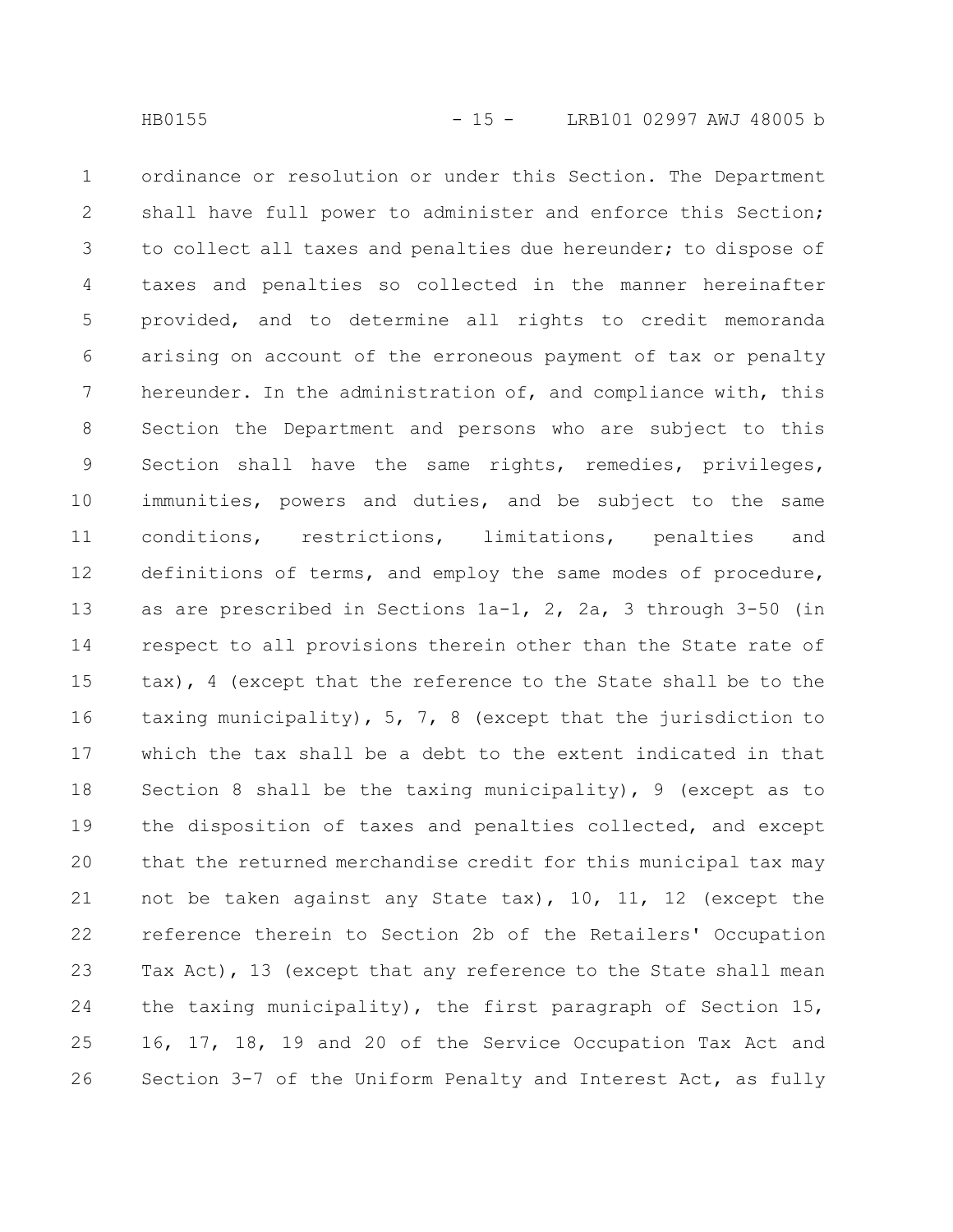as if those provisions were set forth herein. 1

No municipality may impose a tax under this Section unless the municipality also imposes a tax at the same rate under Section 8-11-1.3 of this Code. 2 3 4

Persons subject to any tax imposed pursuant to the authority granted in this Section may reimburse themselves for their serviceman's tax liability hereunder by separately stating such tax as an additional charge, which charge may be stated in combination, in a single amount, with State tax which servicemen are authorized to collect under the Service Use Tax Act, pursuant to such bracket schedules as the Department may prescribe. 5 6 7 8 9 10 11 12

Whenever the Department determines that a refund should be made under this Section to a claimant instead of issuing credit memorandum, the Department shall notify the State Comptroller, who shall cause the order to be drawn for the amount specified, and to the person named, in such notification from the Department. Such refund shall be paid by the State Treasurer out of the municipal retailers' occupation tax fund. 13 14 15 16 17 18 19

The Department shall forthwith pay over to the State Treasurer, ex officio, as trustee, all taxes and penalties collected hereunder. 20 21 22

As soon as possible after the first day of each month, beginning January 1, 2011, upon certification of the Department of Revenue, the Comptroller shall order transferred, and the Treasurer shall transfer, to the STAR Bonds Revenue Fund the 23 24 25 26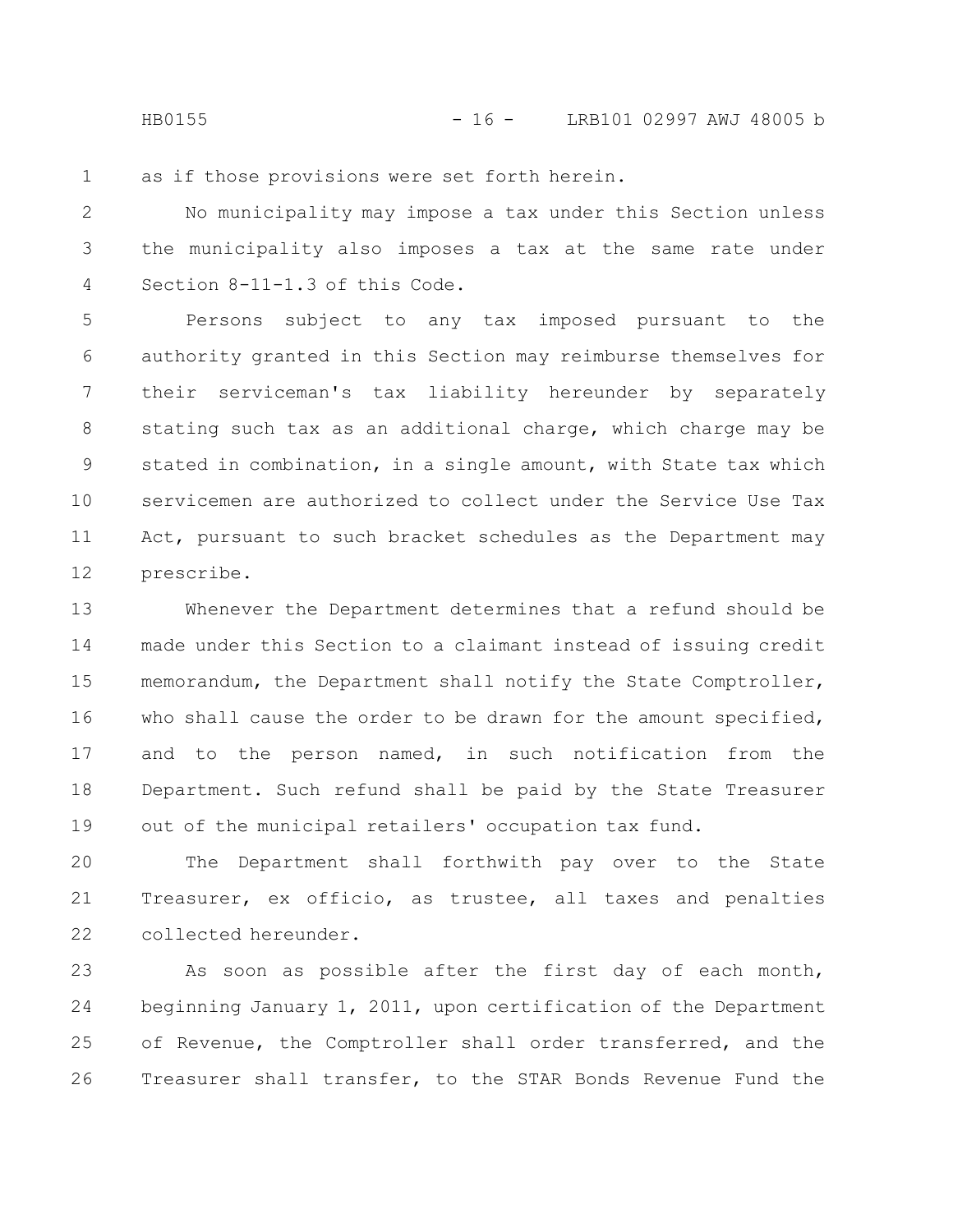local sales tax increment, as defined in the Innovation Development and Economy Act, collected under this Section during the second preceding calendar month for sales within a STAR bond district. 1 2 3 4

After the monthly transfer to the STAR Bonds Revenue Fund, on or before the 25th day of each calendar month, the Department shall prepare and certify to the Comptroller the disbursement of stated sums of money to named municipalities, the municipalities to be those from which suppliers and servicemen have paid taxes or penalties hereunder to the Department during the second preceding calendar month. The amount to be paid to each municipality shall be the amount (not including credit memoranda) collected hereunder during the second preceding calendar month by the Department, and not including an amount equal to the amount of refunds made during the second preceding calendar month by the Department on behalf of such municipality, and not including any amounts that are transferred to the STAR Bonds Revenue Fund, less 1.5% of the remainder, which the Department shall transfer into the Tax Compliance and Administration Fund. The Department, at the time of each monthly disbursement to the municipalities, shall prepare and certify to the State Comptroller the amount to be transferred into the Tax Compliance and Administration Fund under this Section. Within 10 days after receipt, by the Comptroller, of the disbursement certification to the municipalities, the General Revenue Fund, and the Tax 5 6 7 8 9 10 11 12 13 14 15 16 17 18 19 20 21 22 23 24 25 26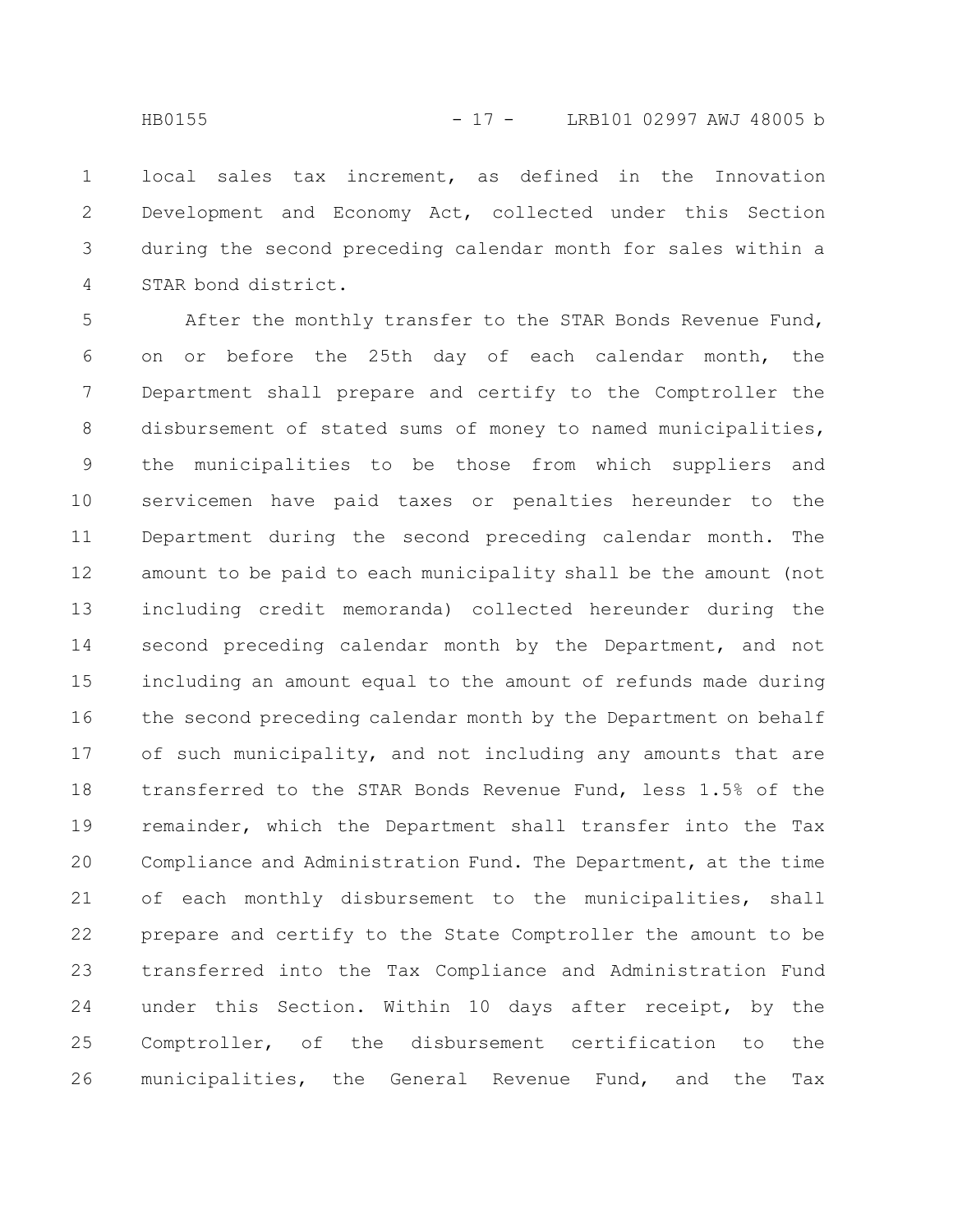Compliance and Administration Fund provided for in this Section to be given to the Comptroller by the Department, the Comptroller shall cause the orders to be drawn for the respective amounts in accordance with the directions contained in such certification. 1 2 3 4 5

The Department of Revenue shall implement this amendatory Act of the 91st General Assembly so as to collect the tax on and after January 1, 2002. 6 7 8

Nothing in this Section shall be construed to authorize a municipality to impose a tax upon the privilege of engaging in any business which under the constitution of the United States may not be made the subject of taxation by this State. 9 10 11 12

As used in this Section, "municipal" or "municipality" means or refers to a city, village or incorporated town, including an incorporated town which has superseded a civil township. 13 14 15 16

This Section shall be known and may be cited as the "Non-Home Rule Municipal Service Occupation Tax Act". 17 18

(Source: P.A. 100-23, eff. 7-6-17; 100-587, eff. 6-4-18.) 19

20

(65 ILCS 5/8-11-1.5) (from Ch. 24, par. 8-11-1.5)

Sec. 8-11-1.5. Non-Home Rule Municipal Use Tax Act. The corporate authorities of a non-home rule municipality may impose a tax upon the privilege of using, in such municipality, any item of tangible personal property which is purchased at retail from a retailer, and which is titled or registered with 21 22 23 24 25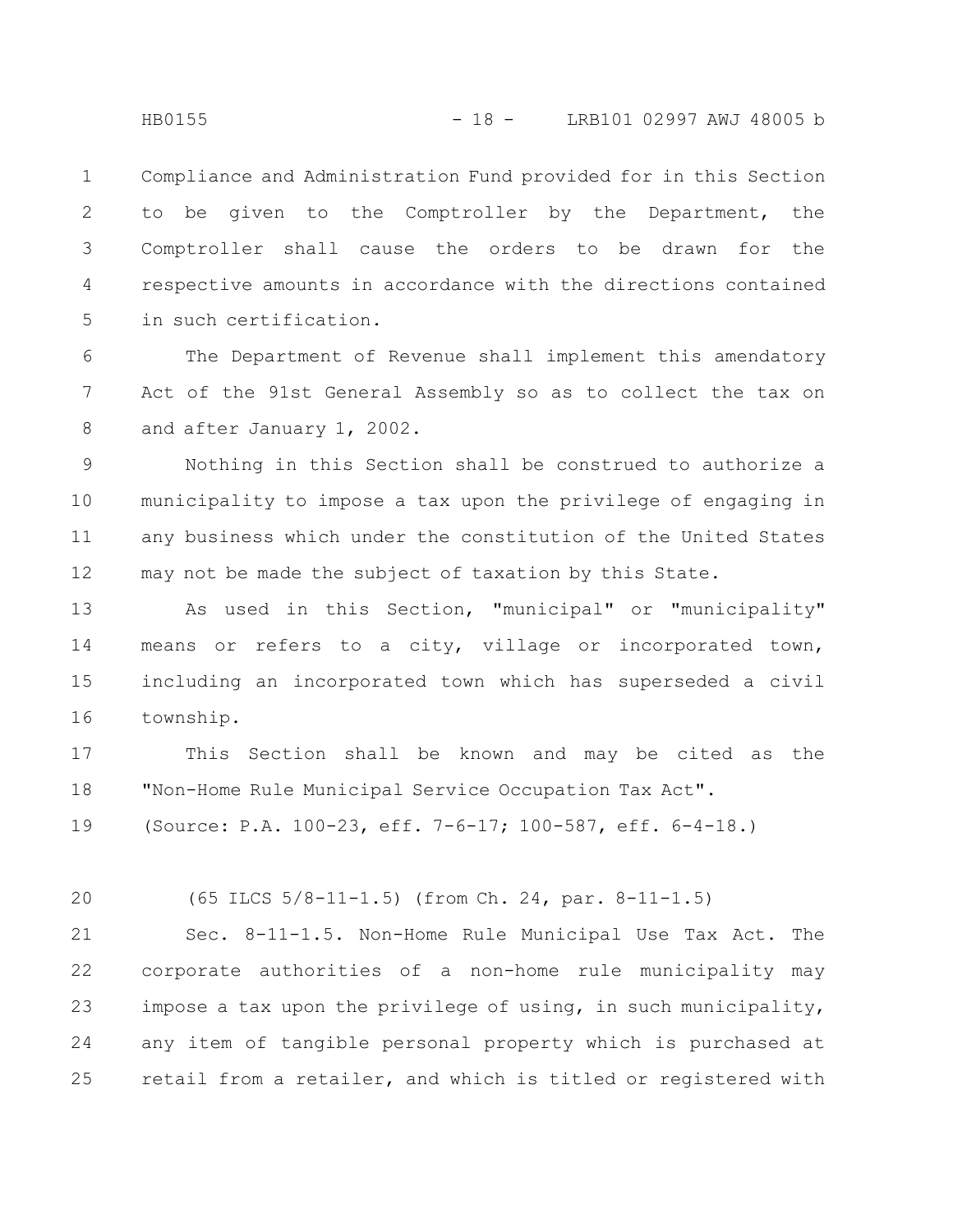an agency of this State's government, based on the selling price of such tangible personal property, as "selling price" is defined in the Use Tax Act, for expenditure on public infrastructure or for property tax relief or both as defined in Section 8-11-1.2, if approved by referendum as provided in Section 8-11-1.1. If the tax is approved by referendum on or after the effective date of this amendatory Act of the 96th General Assembly, the corporate authorities of a non-home rule municipality may, until December 31, 2020, use the proceeds of the tax for expenditure on municipal operations, in addition to or in lieu of any expenditure on public infrastructure or for property tax relief. The tax imposed may not be more than  $2\frac{24}{5}$ and may be imposed only in 1/4% increments. It is the intent of the General Assembly that the rate of tax that may be imposed for municipal operations may not exceed 1%; therefore, notwithstanding any other provision of law, if the tax under this Section is imposed at a rate of more than 1%, then, beginning with the first disbursement to occur on or after the effective date of the increase, the total amount that may be used for municipal operations may not exceed the total amount of the proceeds disbursed to the municipality under this Section, Section 8-11-1.3, and Section 8-11-1.4, multiplied by a fraction having a numerator of 1 and a denominator of the rate of tax. Such tax shall be collected from persons whose Illinois address for title or registration purposes is given as being in such municipality. Such tax shall be collected by the 1 2 3 4 5 6 7 8 9 10 11 12 13 14 15 16 17 18 19 20 21 22 23 24 25 26